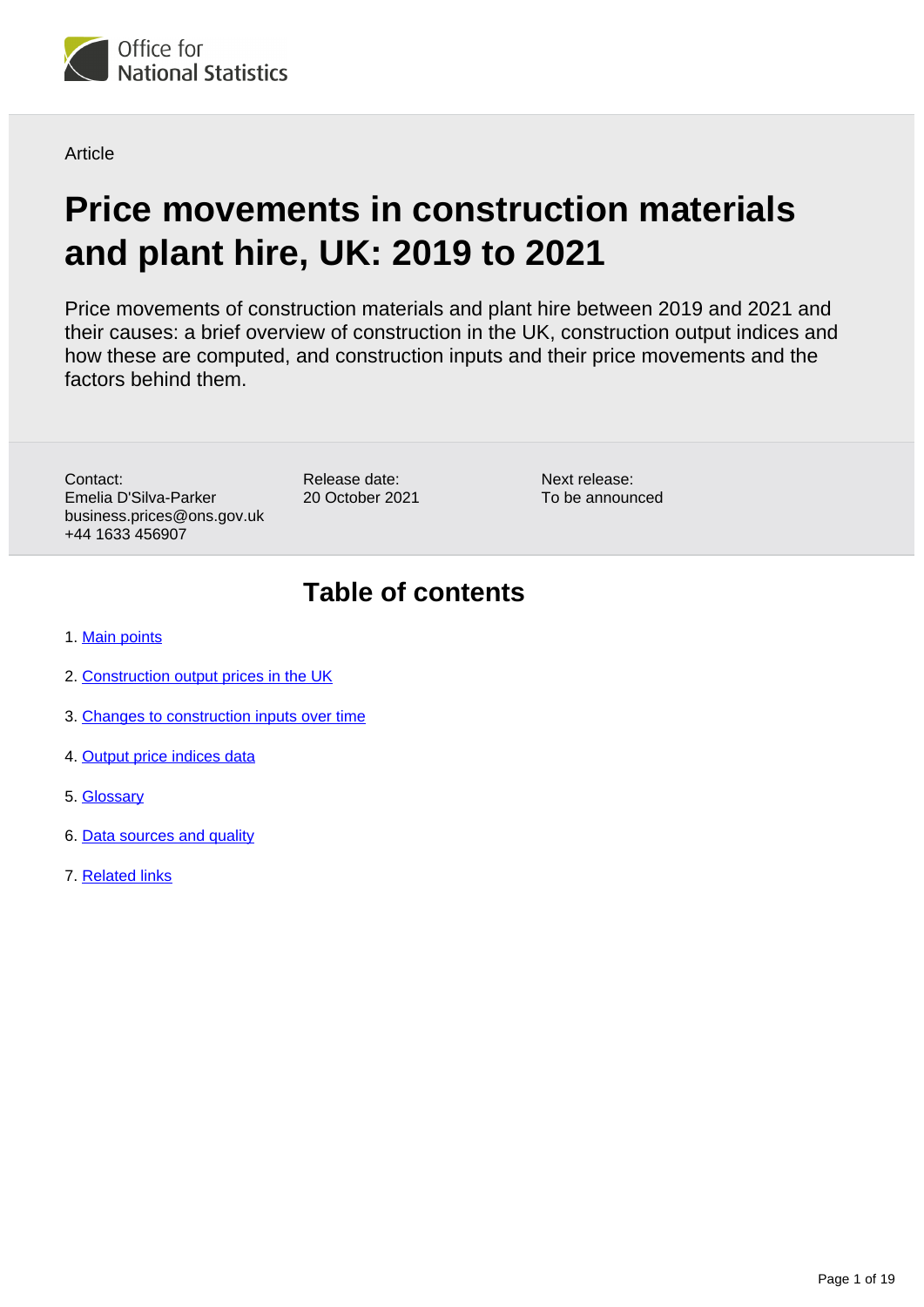## <span id="page-1-0"></span>**1 . Main points**

- Producer Price Inflation (PPI) inputs into construction continue to have an upward push on construction output prices in 2021.
- Increased construction output is pushing demand for construction inputs thereby increasing prices of inputs.
- Global prices trends of commodities such as iron and copper are pushing up construction input prices; iron ore prices have soared by 97% in July 2021 compared with the previous year.
- Global supply chain disruptions are impacting on the availability and price of construction inputs.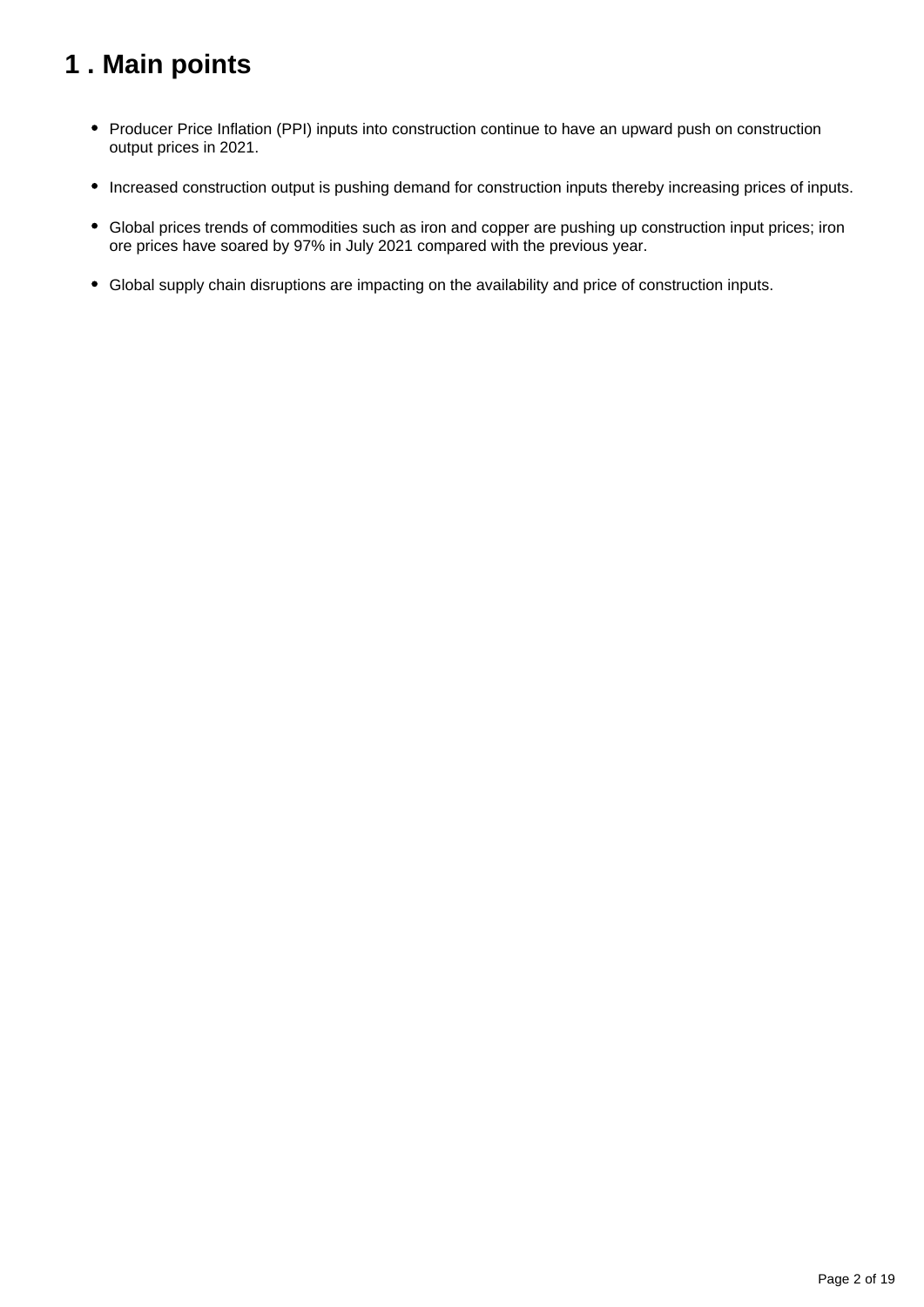## <span id="page-2-0"></span>**2 . Construction output prices in the UK**

#### **Figure 1: Construction output prices have been increasing since December 2019**

#### **Construction all work, prices, non-seasonally adjusted, UK, January 2015 to June 2021**

## Figure 1: Construction output prices have been increasing since December 2019

Construction all work, prices, non-seasonally adjusted, UK, January 2015 to June 2021



#### **Source: Office for National Statistics - Construction output prices**

Figure 1 shows the construction output prices up to June 2021. The annual rate of growth of construction output prices in June 2021 was 3.8%. Construction output prices have been increasing since December 2019 making that 19 consecutive months of positive monthly growth.

Construction output has however fallen. Monthly construction output fell for the third consecutive month in June 2021 by 1.3% (Figure 2). This is the largest monthly decline since December 2020 when output fell 2.2%. The [peak-to-trough fall in construction output between March and July 2020 was substantially larger relative to the](https://www.ons.gov.uk/businessindustryandtrade/constructionindustry/bulletins/constructionoutputingreatbritain/june2021newordersandconstructionoutputpriceindicesapriltojune2021#coronavirus-pandemic-2020-to-2021-compared-with-recession-2008-to-2009)  [2008 to 2009 recession.](https://www.ons.gov.uk/businessindustryandtrade/constructionindustry/bulletins/constructionoutputingreatbritain/june2021newordersandconstructionoutputpriceindicesapriltojune2021#coronavirus-pandemic-2020-to-2021-compared-with-recession-2008-to-2009) The recovery was however quicker, and the industry has continued to recover in the second half of 2020 and 2021.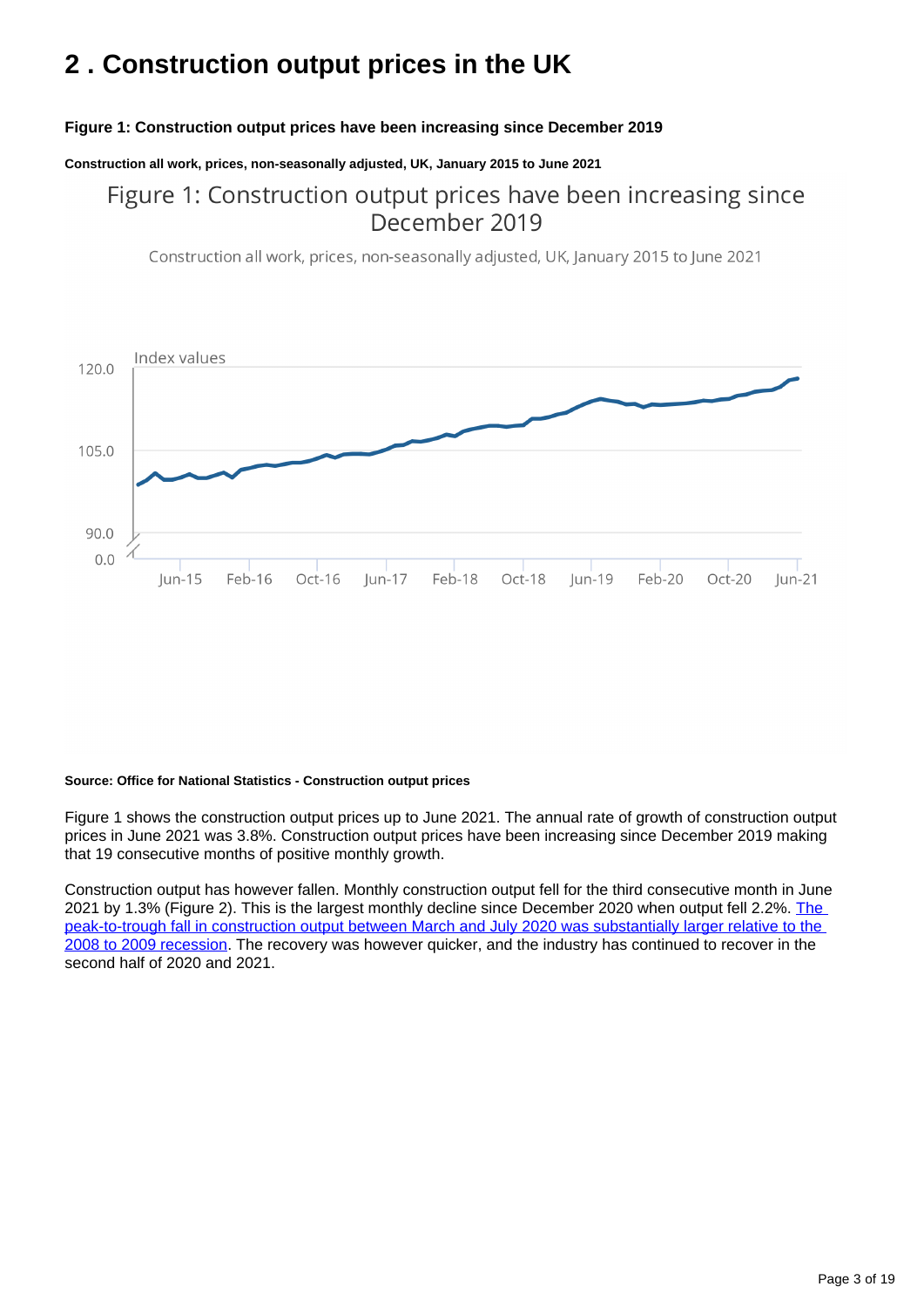#### **Figure 2: Construction output fell for the fifth consecutive month in June 2021**

#### **Monthly index, all work, chained volume measure, seasonally adjusted, January 2015 to August 2021**

## Figure 2: Construction output fell for the fifth consecutive month in June 2021

Monthly index, all work, chained volume measure, seasonally adjusted, January 2015 to August 2021



**Source: Office for National Statictics**

## <span id="page-3-0"></span>**3 . Changes to construction inputs over time**

The construction industry uses various inputs. To understand what these inputs are this article will rely on supply [and use tables](https://www.ons.gov.uk/economy/nationalaccounts/supplyandusetables/datasets/inputoutputsupplyandusetables) to help us identify which sectors provide intermediate consumption for the construction sector.

The top six sectors that provide the construction sector with goods that go into its production process are:

- $\bullet$ other non-metallic mineral products for domestic market
- fabricated metal products, except machinery and equipment for domestic market
- wood and products of wood and cork, except furniture; articles of straw and plaiting
- electrical equipment for domestic market  $\bullet$
- other mining and quarrying products for domestic market
- rental and leasing services of construction and civil engineering machinery and equipment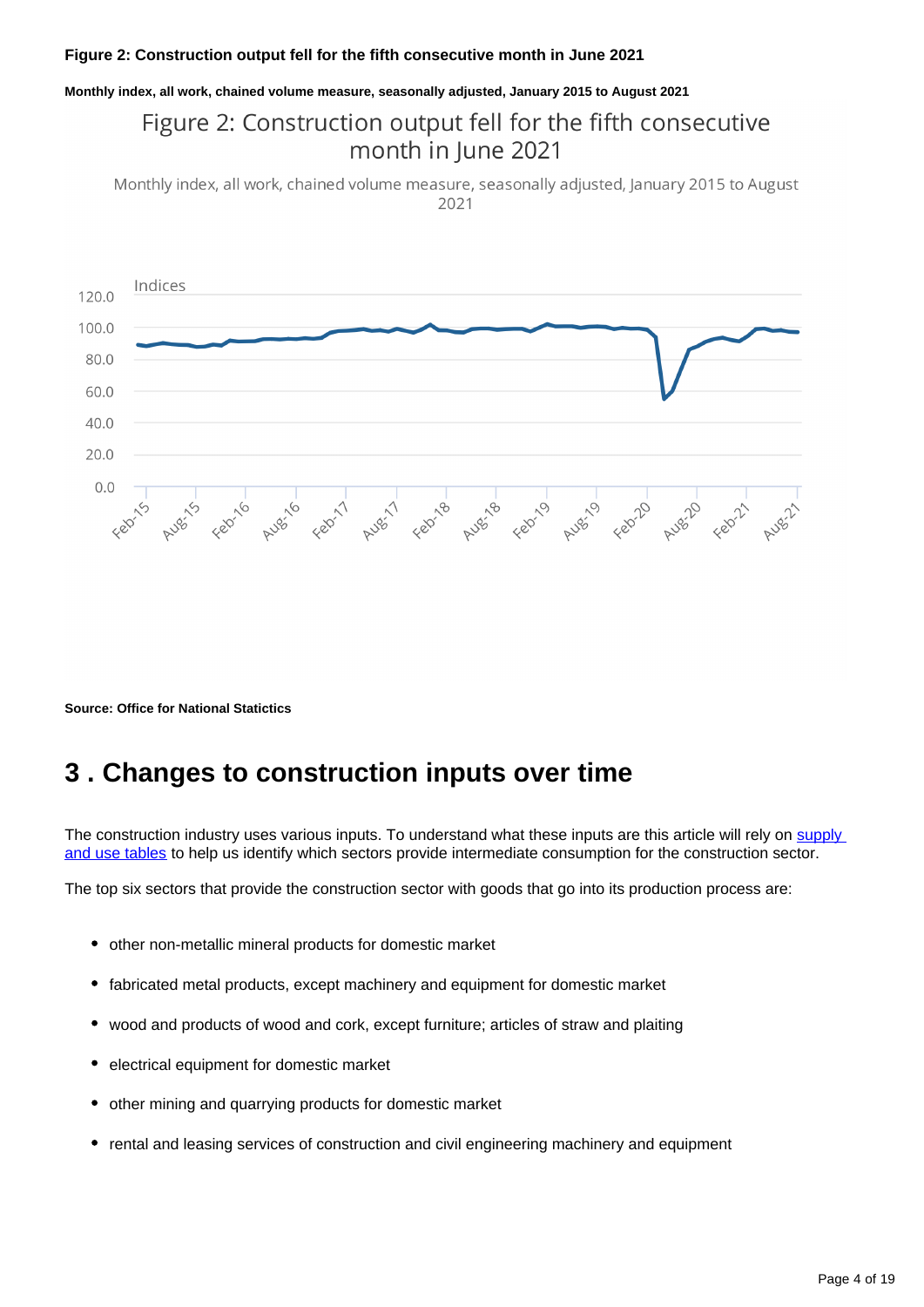## **Other non-metallic mineral products for domestic market**

Other non-metallic mineral products for domestic market consists of the following components: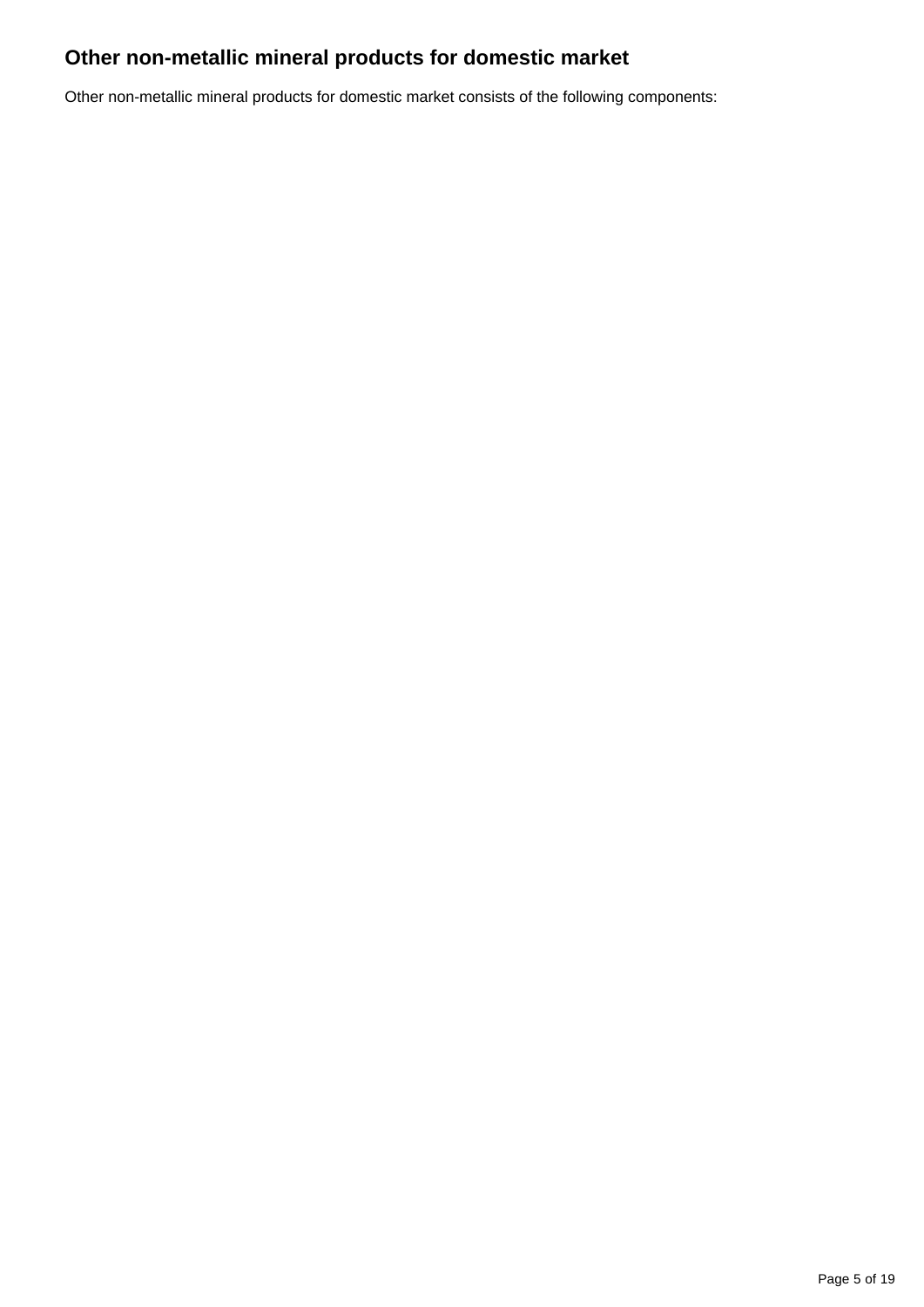- glass and glass products for domestic market
- refractory products for domestic market
- clay building materials for domestic market
- other porcelain and ceramic products for domestic market  $\bullet$
- cement, lime and plaster for domestic market
- articles of concrete, cement and plaster for domestic market
- cut, shaped and finished stone for domestic market
- other non-metallic mineral products for domestic market

#### **Figure 3: Other non-metallic mineral products for the domestic market have been rising from 2019 to 2021**

#### **Other non-metallic mineral products for domestic market, UK, January 2019 to September 2021**

## Figure 3: Other non-metallic mineral products for the domestic market have been rising from 2019 to 2021

Other non-metallic mineral products for domestic market, UK, January 2019 to September 2021



#### **Source: Office for National Statistics - Producer Price Index**

Figure 3 shows the price index for other non-metallic mineral products from 2019. The annual average index for other non-metallic mineral products for domestic market has consistently been on the rise from 2009 to 2020. The second-largest annual price rise since records began was recorded in 2019 at 3.12%.

Month-on-month, prices have increased, with the highest monthly prices recorded in September 2021 as shown in Figure 3.

Articles of concrete, cement and plaster for domestic market make up the largest input of this index followed by glass and glass products for domestic market, and other non-metallic mineral products for domestic market coming third.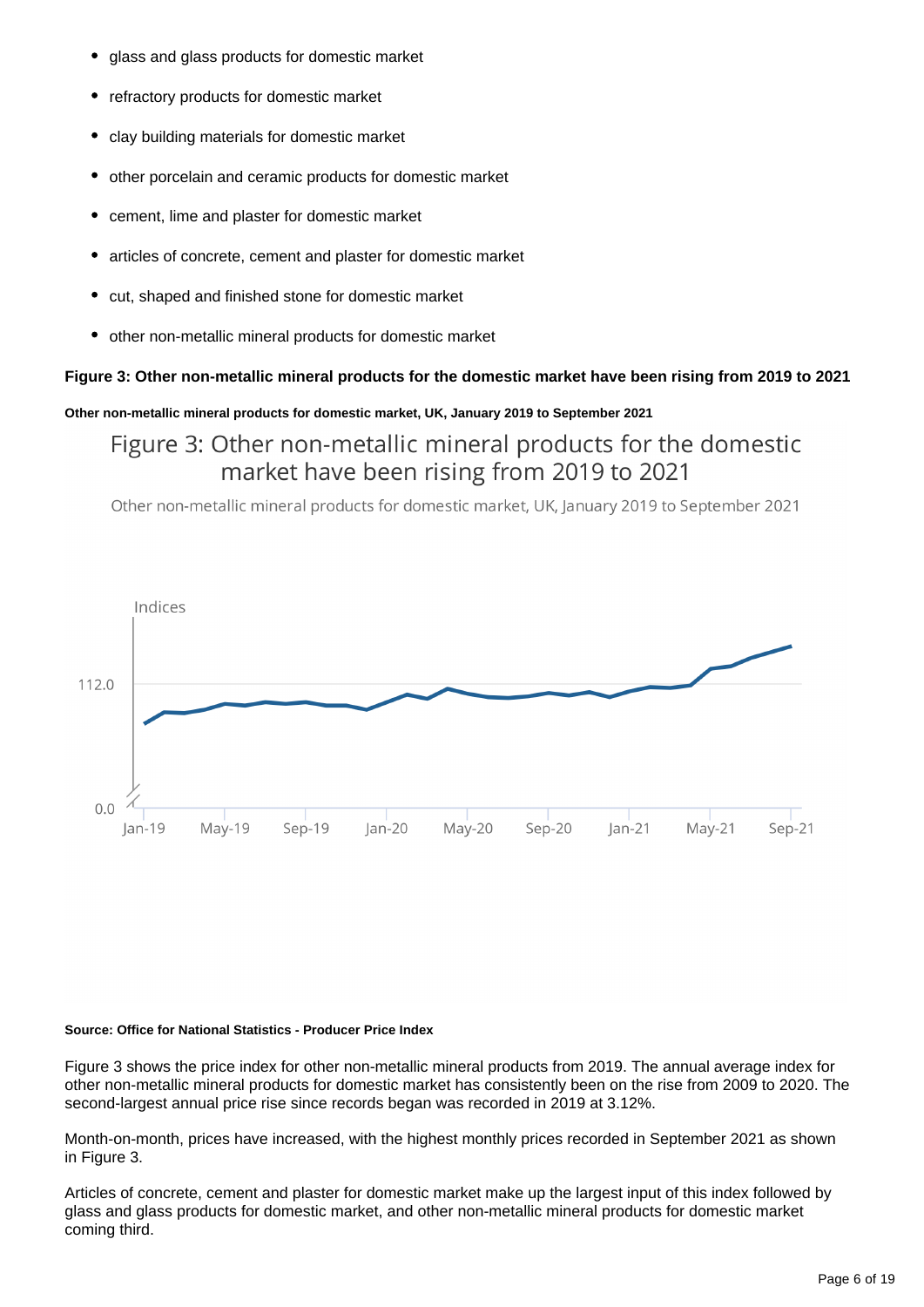Bills of quantities for various construction projects indicate concrete is one of the largest weighted inputs into construction. It is the largest weighted input for apartment blocks, roads and bridges, and the second-largest weighted input for detached housing and private industrial.

Articles of concrete, cement and plaster for domestic market saw a year-on-year increase of 4.3% and 5.1% in May 2021 and June 2021 respectively making it the highest increase of components in the index in 2021.

Other non-metallic mineral products for domestic market is the second-largest component of this index. Its largest component is bituminous mixtures based on natural and artificial stone materials and bitumen, natural asphalt or related substances for domestic use, which was at its highest price between June 2021 and August 2021, where prices were up 1.9% compared with previous periods in 2020.

Bills of quantities used in determining weights indicate asphalt and concrete account for 77% of inputs into road construction. Asphalt is derived from crude oil and is primarily used in road construction. Globally, crude oil prices [have rebounded from their lowest in March 2020 but are still below their pre-pandemic high.](https://www.morningstar.co.uk/uk/etf/snapshot/snapshot.aspx?id=0P0000VNZ0&tab=13&InvestmentType=FE) This price rise has in turn affected the cost of asphalt by pushing up its price.

### **Fabricated metal products, except machinery and equipment for domestic market**

Fabricated metal products, except machinery and equipment for domestic market consists of the following components: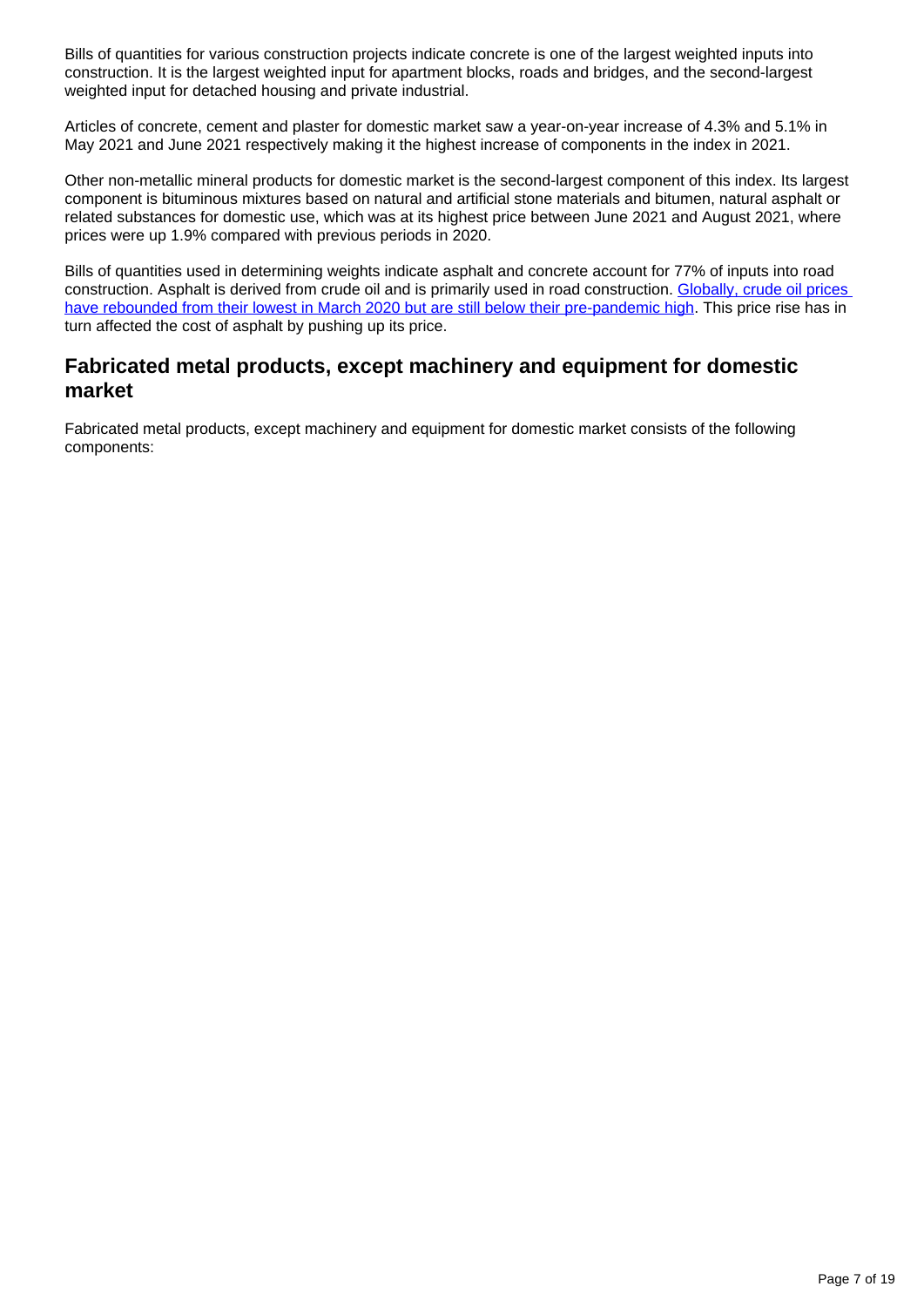- structural metal products for domestic market
- tanks, reservoirs and containers of metal for domestic market
- steam generators, except central heating hot water boilers for domestic market
- forging, pressing, stamping and roll-forming services of metal; powder metallurgy for domestic market  $\bullet$
- treatment and coating services of metals; machining for domestic market  $\bullet$
- cutlery, tools and general hardware for domestic market
- other fabricated metal products for domestic market

#### **Figure 4: Fabricated metal products, except machinery and equipment for domestic market have been rising in price since December 2020**

**Fabricated metal products, except machinery and equipment for domestic market, UK, January 2019 to September 2021**

## Figure 4: Fabricated metal products, except machinery and equipment for domestic market have been rising in price since December 2020

Fabricated metal products, except machinery and equipment for domestic market, UK, January 2019 to September 2021



#### **Source: Office for National Statistics - Producer Price Index**

Figure 4 shows the price index for fabricated metal products, except machinery and equipment for domestic market from 2019. The index has risen since December 2020, peaking in September 2021.

Structural metal products for domestic market are the largest component of the index, closely followed by treatment and coating services of metals, machining for domestic market.

Steel work and metal joinery are the largest weighted inputs into private industrial and the second-largest weighted into bridge construction projects. Structural metal products for domestic market had the steepest prices of the components that go into the index. August 2021 and September 2021 saw price rises of 13.4% and 15.7% respectively compared with similar periods in 2020.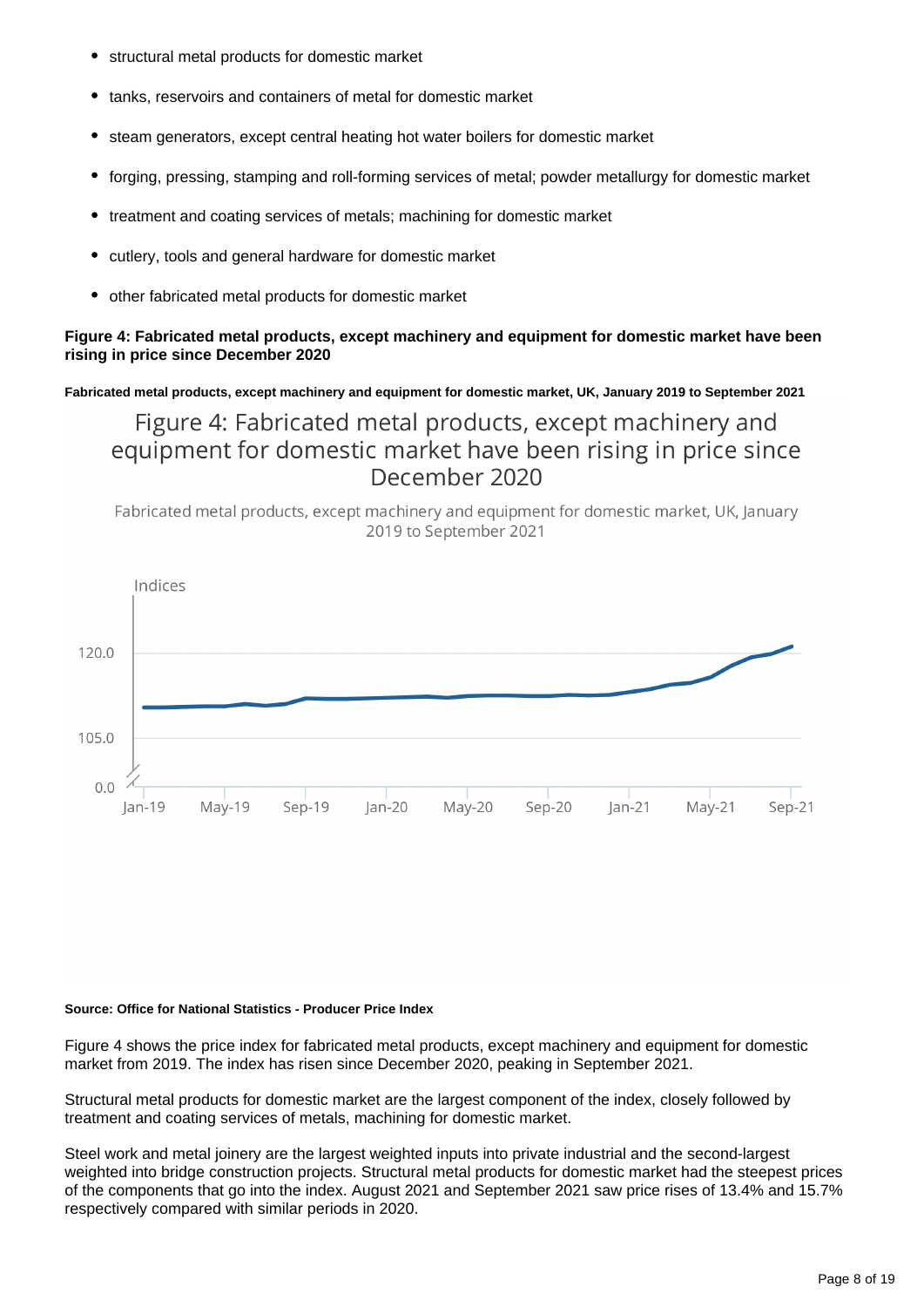Structural metal products are influenced by steel prices, which are on the rise in turn pushing up the price of structural metal products. According to data from the London Metal exchange (LME) from January 2019 till June 2021, the [price of steel rebar was at its highest in May 2021 peaking at US \\$780 per tonne.](https://www.lme.com/en/Metals/Ferrous/lme-Steel-Rebar#Trading+day+summary)

Globally, steel prices have been on the increase. Steel prices have increased in response to an increase in iron ore, which is one of its major components. The [price of iron ore](https://markets.ft.com/data/commodities/tearsheet/charts?c=Iron%20ore) is at the highest it has ever been. As at July 2021 price of steel per tonne stood at US \$214.55, making this a 97% rise compared with a similar period in 2020.

Supply chain issues have also affected the price of steel. According to the Financial Times, material supplies have [been hit by the rise of shipping costs \(paywall\)](https://www.ft.com/content/296d84a2-b73a-4bd0-b65b-6ef9883e6afc) as a result of the coronavirus (COVID-19) pandemic and the lack of capacity in Chinese ports. This has also contributed to steel prices rising.

Prices of treatment and coating services of metal; machining for domestic market have been rising albeit at a slower pace. They increased by 0.36% and 0.27% year-on-year to April 2021 and May 2021 respectively. This price rise can also be attributed to price increases of steel and other metals which form the main intermediate inputs into the sector.

### **Wood and products of wood and cork, except furniture; articles of straw and plaiting materials for domestic market**

This index consists of the following: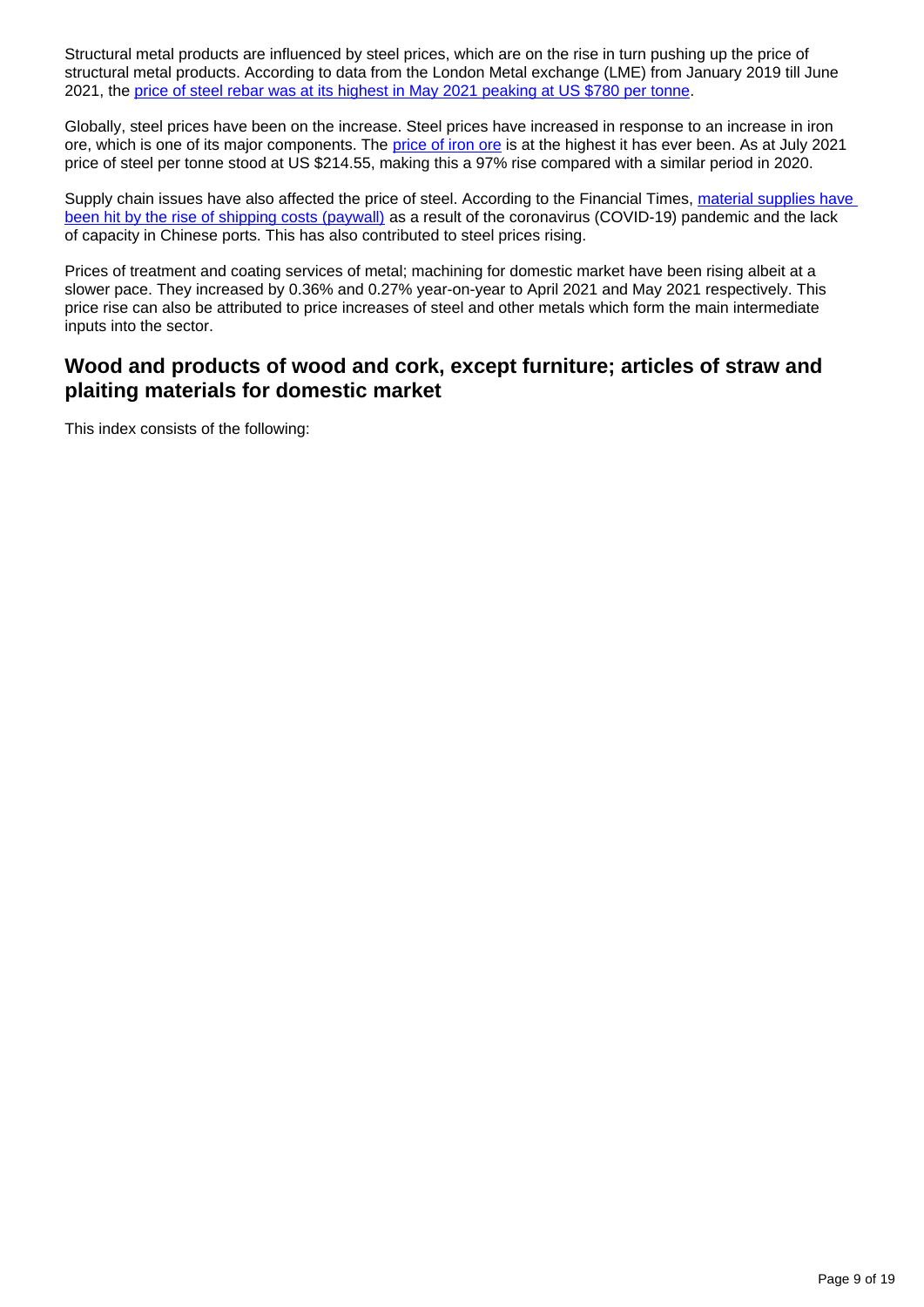- wood, sawn and planed for domestic use.
- products of wood, cork, straw and plaiting materials

**Figure 5: Wood and products of wood and cork, except furniture; articles of straw and plaiting materials for domestic market have been on the increase since April 2020**

**Wood and products of wood and cork, except furniture; articles of straw and plaiting materials for domestic market, UK, January 2019 to September 2021**

Figure 5: Wood and products of wood and cork, except furniture; articles of straw and plaiting materials for domestic market have been on the increase since April 2020

Wood and products of wood and cork, except furniture; articles of straw and plaiting materials for domestic market, UK, January 2019 to September 2021



#### **Source: Office for National Statistics - Producer Price Index**

Products of wood, cork, straw and plaiting materials account for over 80% of this index while wood, sawn and planed for domestic use account for over 15%.

Prices of products of wood, cork, straw and plaiting materials have been on the increase since April 2020, with 17 consecutive months of price increase peaking in September 2021, an increase of 25.1% from September 2020.

Wood, sawn and planed for domestic use has also seen price rises of 42.6% for the period September 2020 to September 2021.

Timber prices have been on the rise worldwide occasioned by reduced exports from some of the world's top timber producers. Anecdotal evidence suggest timber merchants are having difficulties with their supply chain and demand.

According to the Forestry Commission, 60% of all wood in the UK is used in construction. The Forestry Commission figures also indicate that the UK imports about 80% of its timber, with 20% being produced locally. According to Timber Trade Federation, which is a trade body for timber importers, merchants, agents and manufacturers, these [timber imports](https://ttf.co.uk/trade/statistics/) are from countries such as the United States, Sweden, Latvia, Estonia, France, Canada, Germany, Brazil, Finland and Cameroon.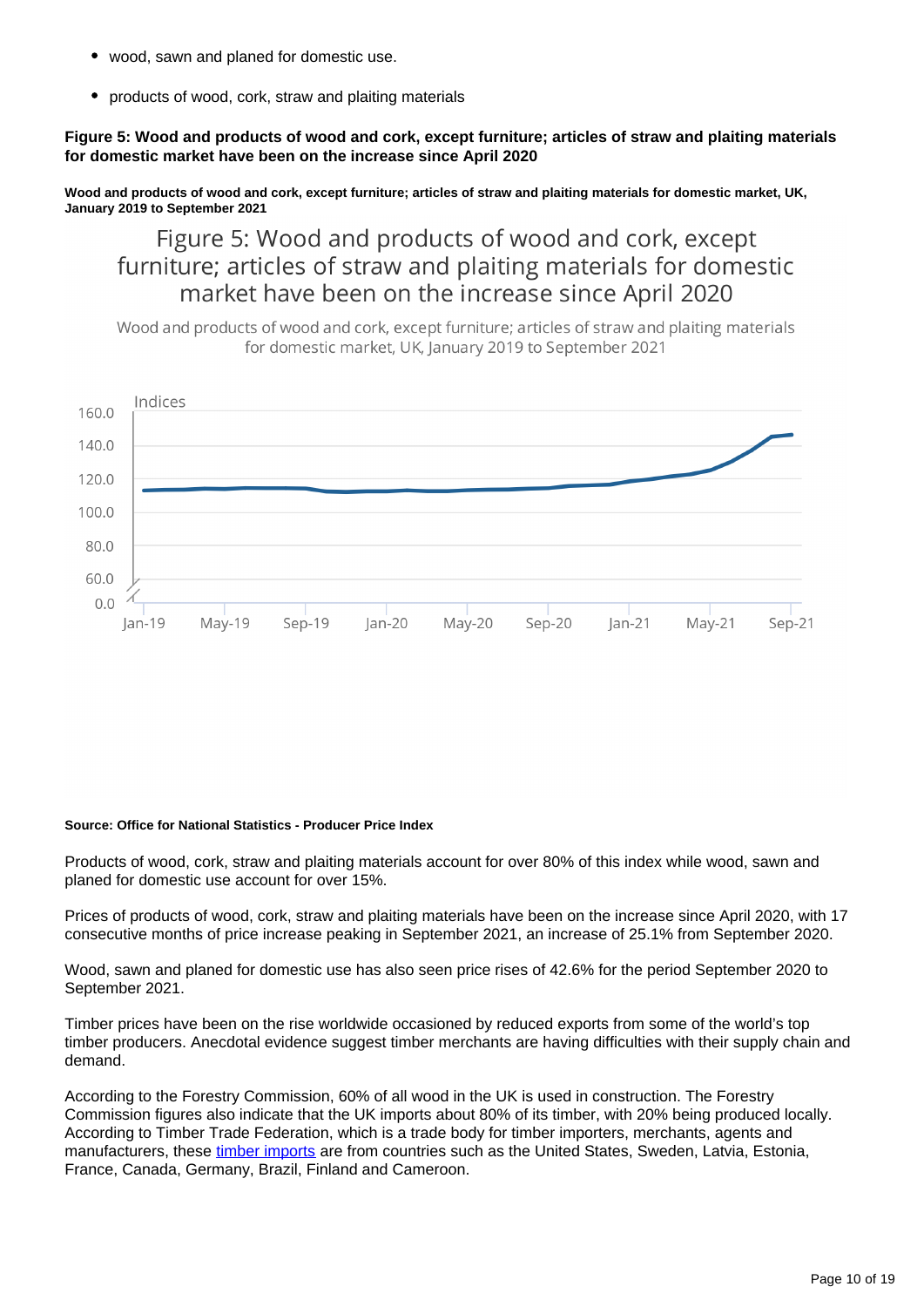Timber price rises can be understood through supply and demand. UK timber production has largely been consistent over the last few years but demand for wood and products of wood has increased over the same period. There has been a surge in UK housebuilding, with about 165,420 units built in 2018 and 178,310 in 2019, most of which are using timber frames.

Imports of wood and wood products have been on the increase in the last few years to meet demand. However, international demand for timber and timber products has also been on the increase. Countries such as the United States, Russia and Canada have had wildfires, which have curtailed timber production affecting supply in a market where demand is high. This has pushed up prices.

There is also anecdotal evidence of demand being driven by a resurgence in DIY and home improvements because of people being stuck at home and taking on DIY projects, helped further by the increase in disposable income for many households. According to the Timber Trade Federation, this has contributed to increased [demand for timber.](https://ttf.co.uk/download/ttf-market-statement-may-2021/)

Timber merchants reported an increase in demand for wood during the lockdown period. This is further shown in the construction output repair and maintenance data, which have bounced back quicker than new work, with growth of 41.3% in Quarter 2 (Apr to June) 2020. Repair and maintenance private housing was the main contributor to this strong recovery.

### **Electrical equipment for domestic market**

Electrical equipment for domestic market consists of: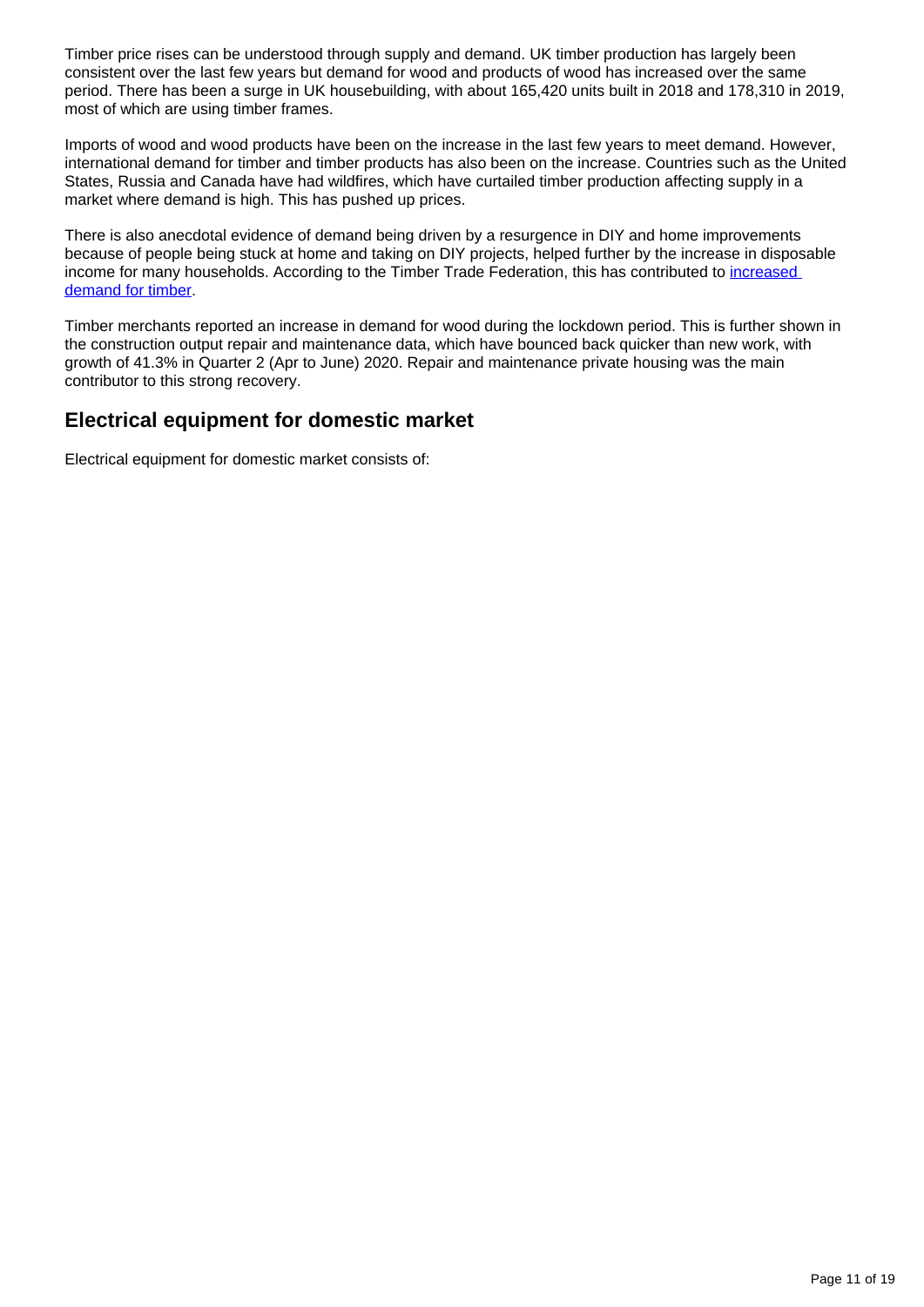- $\bullet$ electric motors, generators, transformers and electricity distribution and control apparatus for domestic market
- batteries and accumulators for domestic market
- wiring and wiring devices for domestic market
- electric lighting equipment for domestic market  $\bullet$
- domestic appliances for domestic market  $\bullet$
- other electrical equipment for domestic market

#### **Figure 6: Electrical equipment for domestic market is at an all-time high**

#### **Electrical equipment for domestic market, UK, January 2019 to August 2021**

## Figure 6: Electrical equipment for domestic market is at an alltime high

Electrical equipment for domestic market, UK, January 2019 to August 2021



#### **Source: Office for National Statistics - Producer Price Index**

Prices of electrical equipment for domestic market are at an all-time high. The average annual price growth rate has been positive for the last 10 years. Year-on-year, September 2021 saw the highest price growth rate of 5.5%.

The top three indices by weight that make up this index are: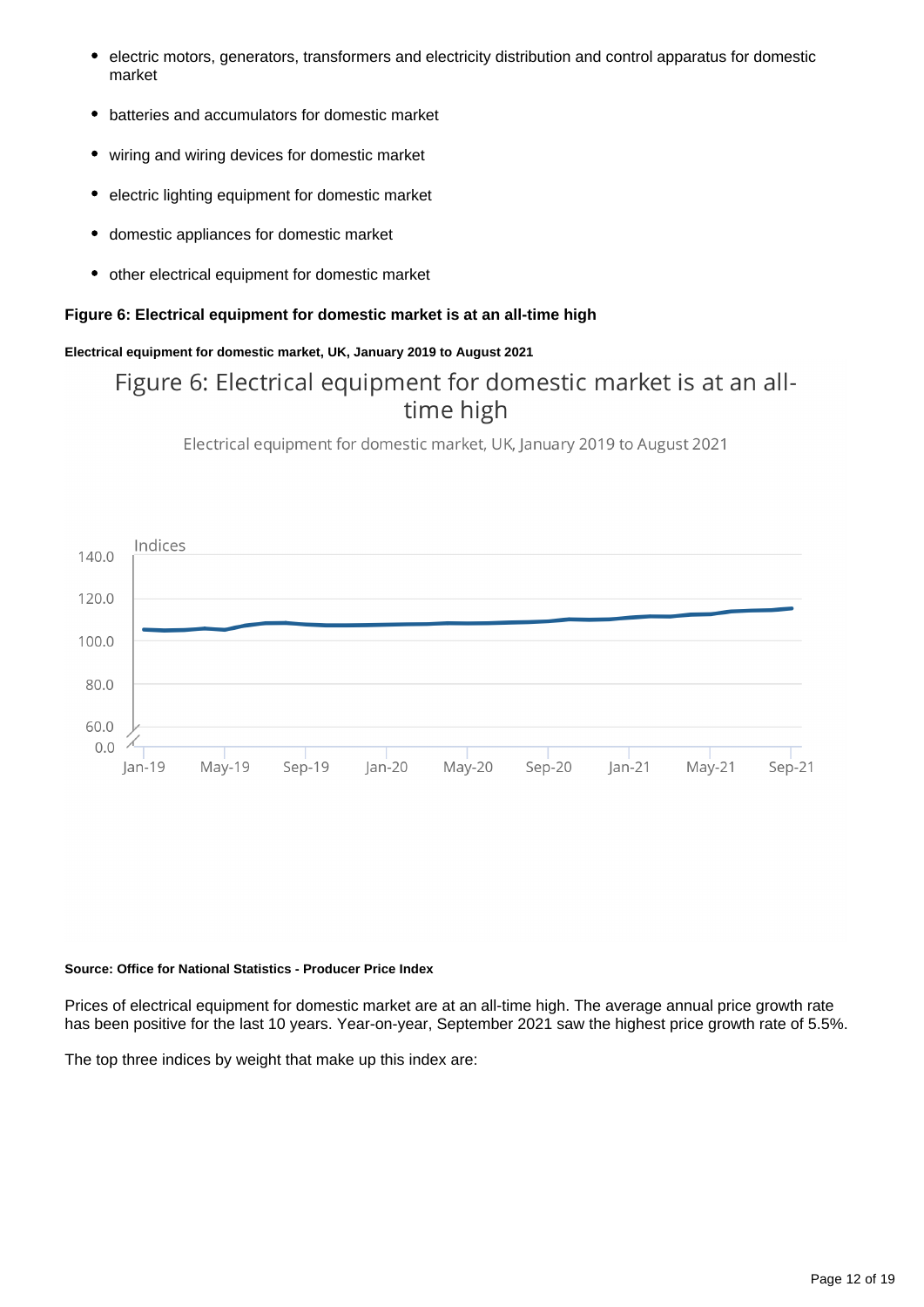- electric motors, generators, transformers and electricity distribution and control apparatus for domestic market
- wiring and wiring devices for domestic market
- domestic appliances for domestic market

Prices for the three components have also been on the increase driven by among other things increases in prices of copper, silver and other raw materials such as resins and polymer chemical compounds used in insulation of cables and wires.

Copper is widely used in electrical equipment because it is a good conductor of electricity as well as being ductile. According to data from Trading Economics, [copper prices have been on the increase](https://tradingeconomics.com/commodity/copper), from the lowest in March 2020 rising past pre-coronavirus prices and peaking in May 2021.

## **Other mining and quarrying products for domestic market**

Other mining and quarrying products for domestic market consist of: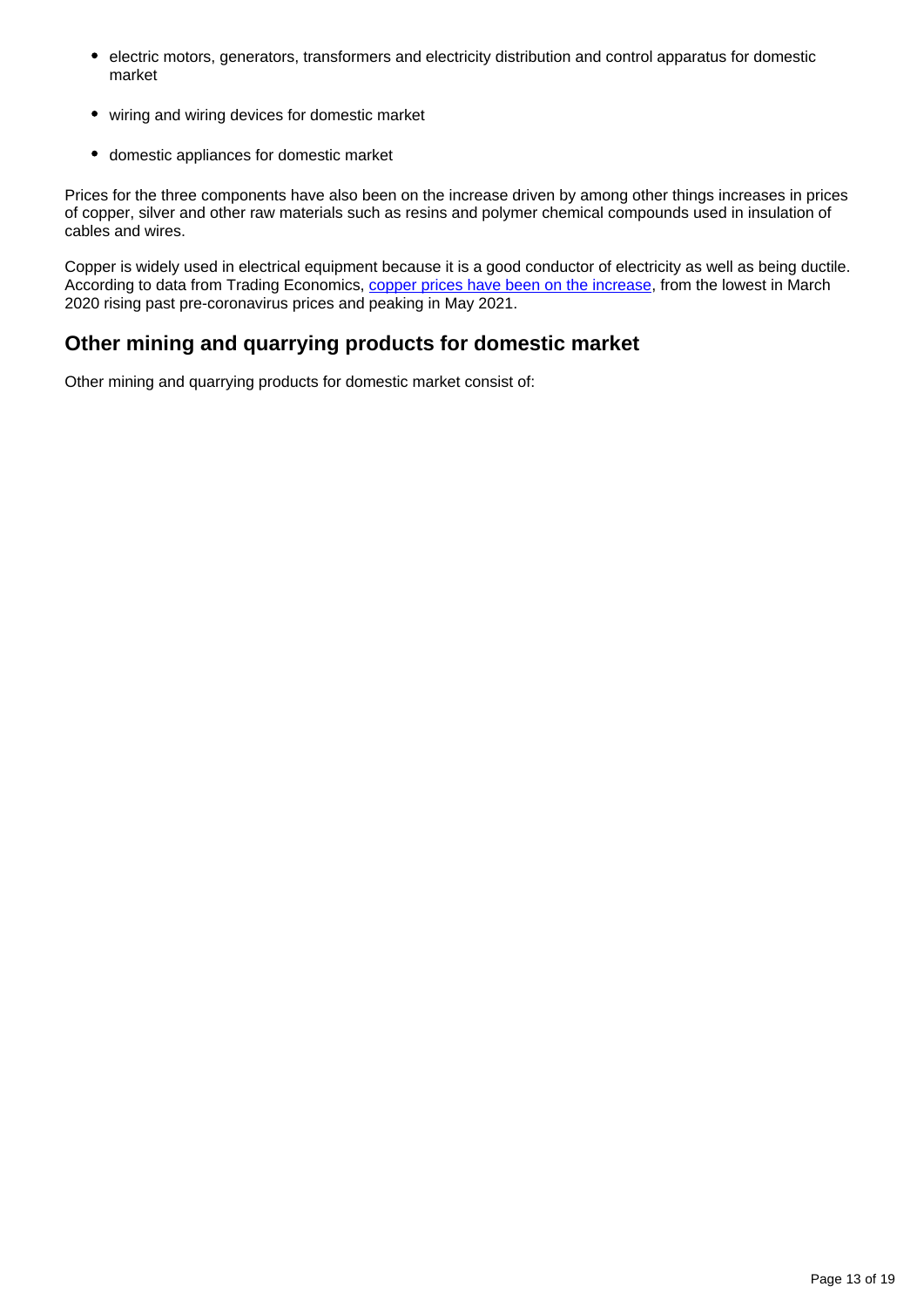- mining and quarrying products not elsewhere classified for domestic market
- stone, sand and clay for domestic market

#### **Figure 7: Prices of other mining and quarrying products have been relatively stable**

#### **Other mining and quarrying products for domestic market, UK, January 2019 to September 2021**

## Figure 7: Prices of other mining and quarrying products have been relatively stable

Other mining and quarrying products for domestic market, UK, January 2019 to September 2021



#### **Source: Office for National Statistics - Producer Price Index**

Mining and quarrying products not elsewhere classified for domestic market is the largest component of this index, weighted at 90% of the index. Mining and quarrying products not elsewhere classified for domestic market saw a substantial price rise between October 2020 and November 2020 of 12.56% and further rising in January 2021 by 1.87%.

Mining and quarrying products is further influenced by the price of its largest component, granules, chippings and powder, pebbles and gravel. Price data are collected using surveys and respondents reported that the increase in prices was because of a reduction in volumes ordered hence discounts that were applied were no longer applicable. March 2021 saw quantities demanded go up and discounts reinstated. Price has been relatively stable since.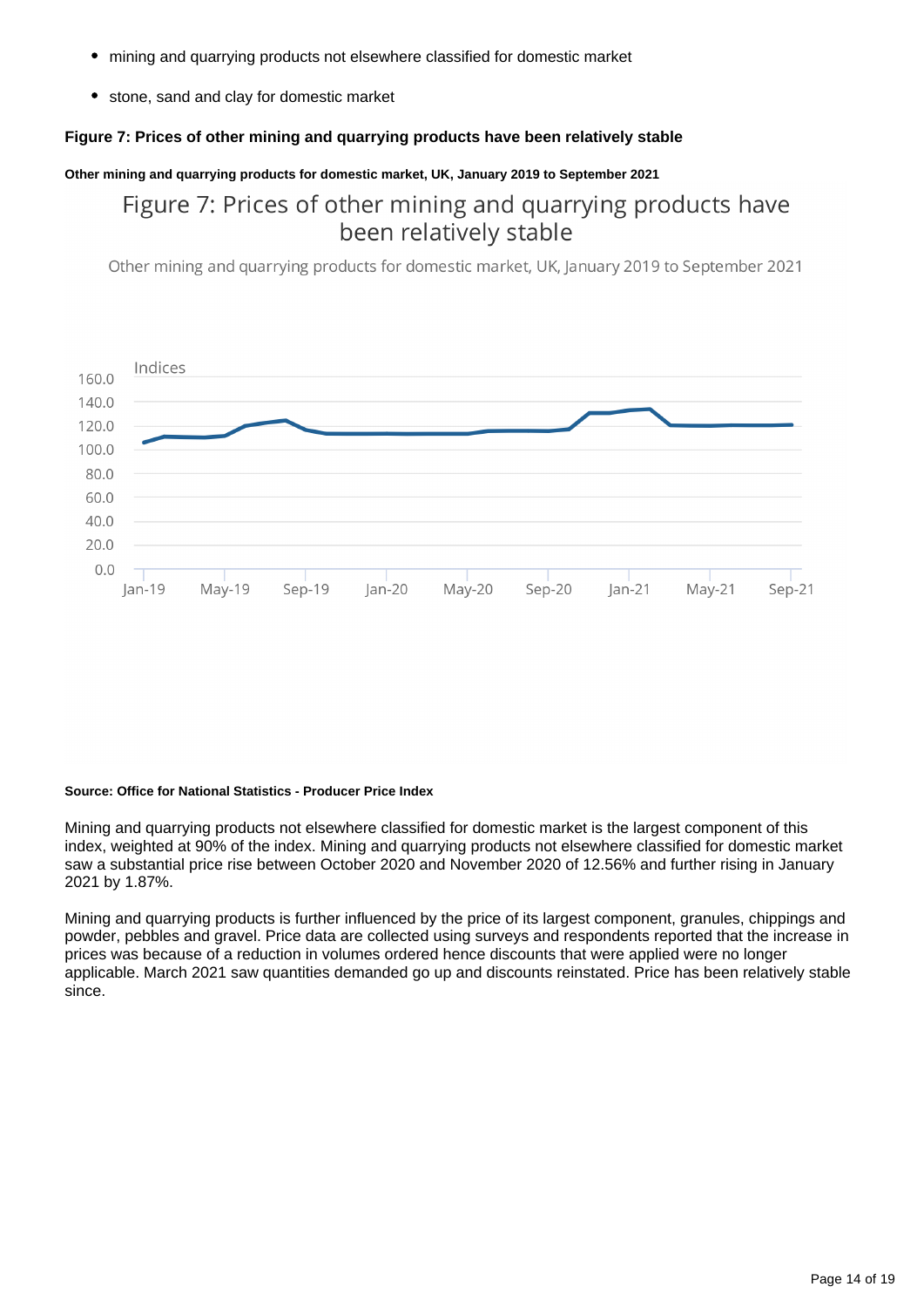## **Rental and leasing services of construction and civil engineering machinery and equipment**

The Services Producer Price Index [\(SPPI\)](https://www.ons.gov.uk/economy/inflationandpriceindices/bulletins/servicesproducerpriceindices/apriltojune2020) for construction plant hire is used to measure changes in the price of plant used in construction. The index measures changes in the price received by UK plant hire companies when providing plant without an operator to other UK companies and government. It includes items such as cranes, earth-moving equipment and site accommodation and it is compiled on a quarterly basis. Plant costs are measured using the same index for new work, and repair and maintenance.

#### **Figure 8: Rental and leasing services of construction and civil engineering machinery and equipment annual growth rates**

**Rental and leasing services of construction and civil engineering machinery and equipment, UK, Quarter 1 (Jan to Mar) 2015 to Quarter 3 (July to Sept) 2021**

## Figure 8: Rental and leasing services of construction and civil engineering machinery and equipment annual growth rates

Rental and leasing services of construction and civil engineering machinery and equipment, UK, Quarter 1 (Jan to Mar) 2015 to Quarter 3 (July to Sept) 2021



#### **Source: Office for National Statistics - Services Producer Price Index**

From Figure 8, we can see that there has been growth in annual prices albeit the growth being small. The rate of annual growth has been increasing since Quarter 2 (Apr to June) 2020, which is the highest price increase since 2015.

The marginal annual price growth rates can be explained by the number of players in the industry. According to the Inter-Departmental Business Register (IDBR), there were [over 4,165 businesses in the sector each having](https://www.ons.gov.uk/businessindustryandtrade/business/activitysizeandlocation/datasets/ukbusinessactivitysizeandlocation)  [relatively small market share as of 2020](https://www.ons.gov.uk/businessindustryandtrade/business/activitysizeandlocation/datasets/ukbusinessactivitysizeandlocation). The relatively small market share of the players in the industry is an indicator of an industry with many players whose goods and services are not as differentiated, hence players compete on price, which in turn leads to prices rising marginally over time.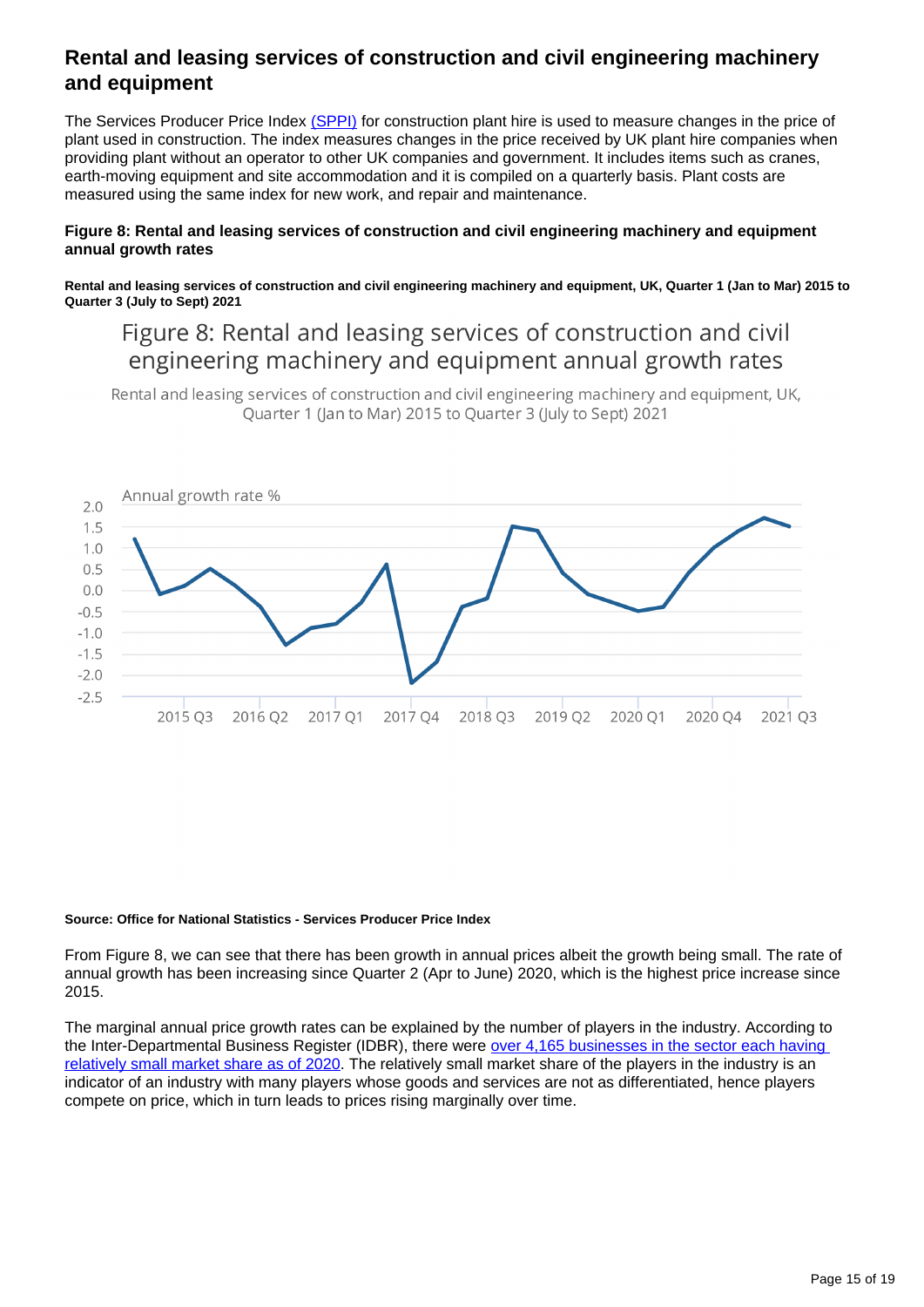## <span id="page-15-0"></span>**4 . Output price indices data**

#### [Construction Output Price Indices](https://www.ons.gov.uk/businessindustryandtrade/constructionindustry/datasets/interimconstructionoutputpriceindices)

Dataset | Released 12 August 2021

A summary of the Construction Output Indices (OPIs) from April to June 2021, UK.

#### [Producer price inflation time series](https://www.ons.gov.uk/economy/inflationandpriceindices/datasets/producerpriceindexstatisticalbulletindataset)

Time series dataset | Released 20 October 2021 A comprehensive selection of data on input and output indices. Contains producer price indices of materials and fuels purchased and output of manufacturing industry by broad sector.

[Services producer price inflation time series](https://www.ons.gov.uk/economy/inflationandpriceindices/datasets/serviceproducerpriceindices)

Time series dataset |Released 20 October 2021 Quarterly estimates monitoring the changes in prices charged for services provided to UK-based customers for a range of industries.

## <span id="page-15-1"></span>**5 . Glossary**

## **Construction output estimates**

Construction output estimates are monthly estimates of the amount of output chargeable to customers for building and civil engineering work done in the relevant period, excluding value-added tax (VAT) and payments to subcontractors.

### **Seasonally adjusted estimates**

Seasonally adjusted estimates are derived by estimating and removing calendar effects (for example, leap years such as 2020) and seasonal effects (for example, decreased activity at Christmas because of site shutdowns) from the non-seasonally adjusted estimates.

### **Volume estimates**

The volume estimates are calculated by taking the value estimates and adjusting to remove the impact of price changes.

## <span id="page-15-2"></span>**6 . Data sources and quality**

There are several material costs that go into construction in the UK. To understand how these material costs affect construction output prices, we need to understand how price movements are measured within the construction industry.

The Construction Output Price Indices (COPIs) provide inflation estimates within the UK construction industry. COPIs are compiled using existing Office for National Statistics (ONS) data sources on a project cost basis.

This approach involves input costs, which are material, labour and plant, weighted together for a selection of types of construction projects, with a mark-up being applied to account for profit by the construction firm. The result is considered a proxy for output prices. View [Section 3 of the Construction Output Price Indices QMI](https://www.ons.gov.uk/businessindustryandtrade/constructionindustry/methodologies/constructionoutputpriceindicesopisqmi#overview-of-the-output) for more detail on how this is calculated.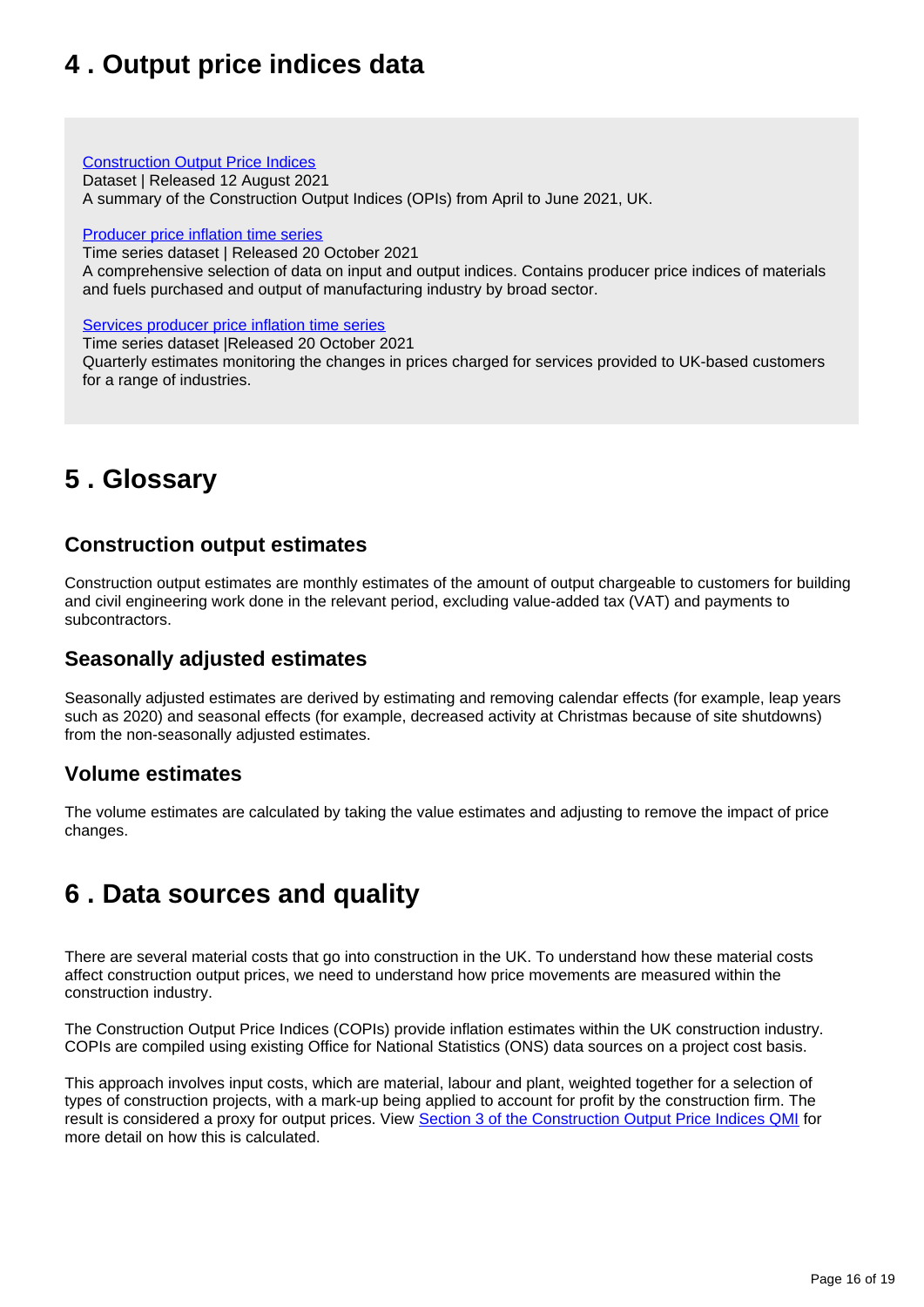## **Construction output**

Construction output is made up of two sectors: new work, and repair and maintenance.

New work is further split into the following sub-sectors:

- housing (public and private)
- infrastructure
- public (other than housing)
- private industrial
- private commercial

Repair and maintenance is split into the following sub-sectors:

- housing repair and maintenance
- non-housing repair and maintenance

Within each type of work, weights are calculated from the ONS Annual Business Survey to calculate the representative weights of labour, material, and plant costs.

|                        | Table 1: Weights for each type of work from the Annual Business Survey |                               |               |
|------------------------|------------------------------------------------------------------------|-------------------------------|---------------|
| <b>Index</b>           |                                                                        | <b>Labour Materials Plant</b> |               |
| <b>Housing</b>         | 44.3                                                                   | 50.2                          | $5.5^{\circ}$ |
| <b>Infrastructure</b>  | 47.5                                                                   | 40.4                          | 12.1          |
| <b>Other Work</b>      | 54.5                                                                   | 39.9                          | 5.7           |
| <b>Housing R&amp;M</b> | 60.6                                                                   | 35.8                          | 3.6           |
| Non-Housing R&M 24.8   |                                                                        | 69                            | 6.2           |

Source: Office for National Statistics

### **How material weights are calculated in the Construction Output Price Indices**

For new work categories in the Construction Output Prices Indices (COPIs), [Producer Price Indices \(PPIs\)](https://www.ons.gov.uk/businessindustryandtrade/constructionindustry/methodologies/constructionoutputqualityandmethodologyinformation) are used to measure material changes for projects.

The cost of each project is determined using bills of quantities (BoQs), which provide details of quantities of different materials needed for each project type. The projects are intended to be representative of UK construction. Using these assumptions, we are then able to weight together respective PPIs to form the materials components of the COPIs.

The types of work and bills of quantities (known as projects) for which we base these weights and how they are broken down are as follows: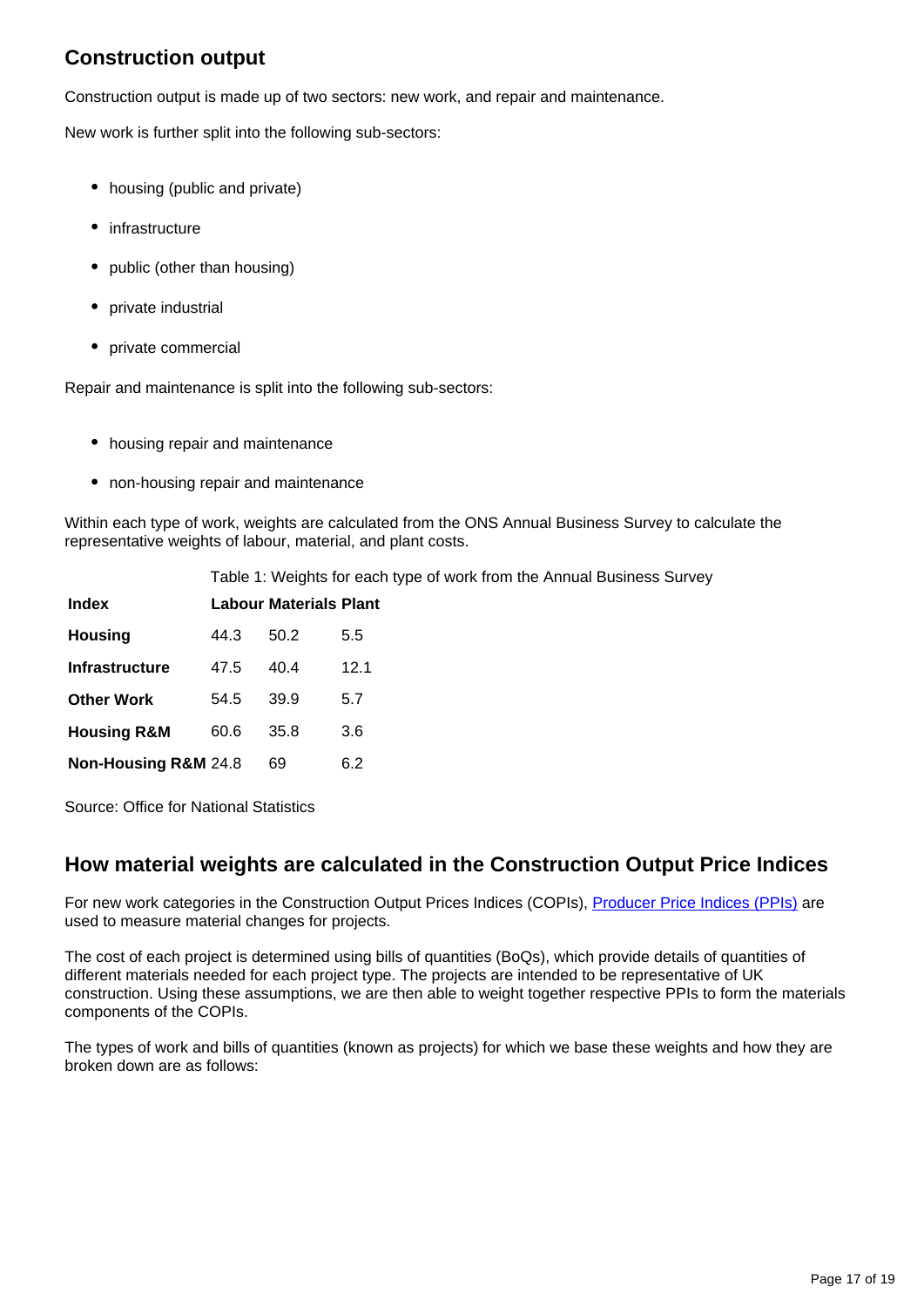- housing: detached houses (65% of the weight) and apartment (35% of the weight)
- infrastructure: roads (90% of the weight) and bridges (10% of the weight)
- public other: new office building (100% of the weight)
- private industrial: factory building (bill of quantity)  $\bullet$
- private commercial: new office building (100% of the weight)  $\bullet$

These projects are intended to be representative of UK construction for purposes of calculating purchasing power parities (PPPs). The [objective of PPPs](https://www.ons.gov.uk/businessindustryandtrade/constructionindustry/methodologies/constructionoutputpriceindicesopisqmi#how-the-output-is-created) is to compare purchasers' price actually paid for a basket of comparable goods and services between countries.

Section 6: How the output is created in the Construction Output Price Indices (OPIs) Quality and Methodology [Information \(QMI\) report](https://www.ons.gov.uk/businessindustryandtrade/constructionindustry/methodologies/constructionoutputpriceindicesopisqmi) provides a more detailed breakdown of the bills of quantities for each type of work.

Measuring input costs of repair and maintenance work is different in that there are no bills of quantity for repair and maintenance. Materials used to estimate costs of repair and maintenance have been selected using information from the [Annual Purchases Survey.](https://www.ons.gov.uk/surveys/informationforbusinesses/businesssurveys/annualpurchasessurvey)

Materials used in housing repair and maintenance are shown in Table 2.

|                                                  | Table 2: Materials used in housing repair and maintenance |  |  |
|--------------------------------------------------|-----------------------------------------------------------|--|--|
| <b>Material</b>                                  | Weight                                                    |  |  |
| <b>Plastic products</b>                          | 20.97                                                     |  |  |
| <b>Fabricated metal products</b>                 | 20.46                                                     |  |  |
| Cement, plaster and concrete                     | 11.75                                                     |  |  |
| <b>Wood products</b>                             | 11.14                                                     |  |  |
| <b>Furniture</b>                                 | 10.09                                                     |  |  |
| <b>Electrical equipment</b>                      | 9.9                                                       |  |  |
| Glass, porcelain and ceramic products            | 4.61                                                      |  |  |
| <b>Textiles</b>                                  | 3.97                                                      |  |  |
| Paints, varnishes, printing ink and mastics 3.34 |                                                           |  |  |
| Mining and quarrying products                    | 2.67                                                      |  |  |
| Other basic metals and casting                   | 1.11                                                      |  |  |
| <b>Total</b>                                     | 100                                                       |  |  |

Source: Office for National Statistics

The representative projects chosen for use in the Construction Output Price Indices for each type were selected as they are most reflective of the type of work undertaken in each category.

More quality and methodology information on strengths, limitations, appropriate uses, and how the data were created is available in the [Construction Output Price Indices \(OPIs\) Quality and Methodology Information report](https://www.ons.gov.uk/businessindustryandtrade/constructionindustry/methodologies/constructionoutputpriceindicesopisqmi).